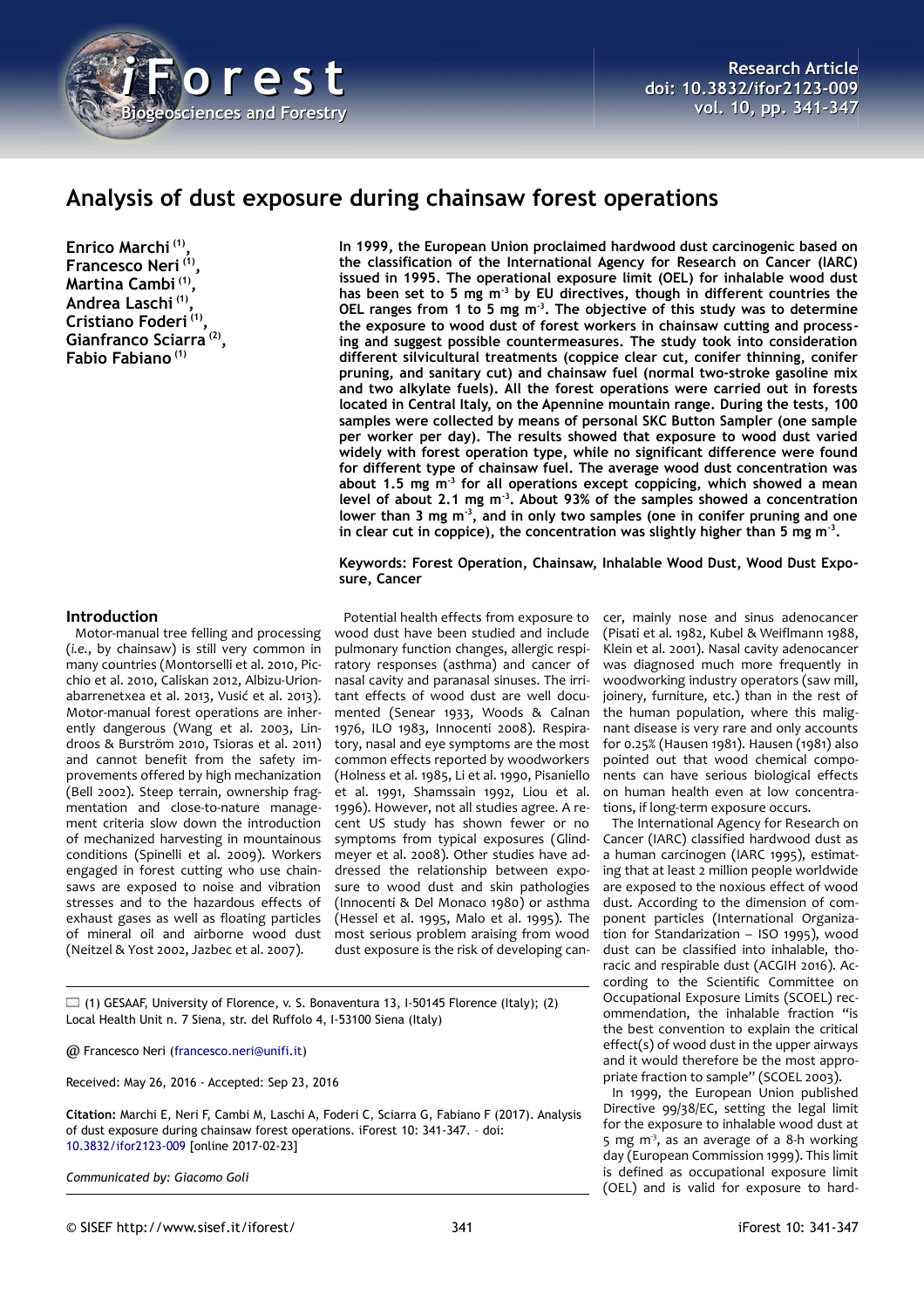wood dust or to any mix of hardwood and softwood dust. This OEL is not applied for exposure to pure softwood dust, which is not yet a legally recognized as a noxious substance. The EU OEL, was confirmed in Directive 2004/37/EC (European Commission 2004) and is applied in Italy and Finland. In countries like Spain and the United Kingdom, the OEL is the same but includes both hardwood and softwood inhalable dust. In still other countries, the OEL, referred to inhalable fraction, is lower and usually without distinction between softwood and hardwood:  $3 \text{ mg m}^3$  in Belgium, 2 mg m<sup>3</sup> in Austria, Germany and Sweden, and  $1 \text{ mg m}^3$  in France. Symptoms in the upper respiratory system have been reported also at much lower exposure levels, from 1 mg m<sup>3</sup> (Foà et al. 2008).

In 2003, SCOEL suggested applying a lower value between 1 and 1.5 mg  $m<sup>3</sup>$ , without distinction between softwood and hardwood (SCOEL 2003). Moreover, in 2012, the Advisory Committee on Safety and Health at Work (ACSHW 2012) of the European Commission proposed amendment of Directive 2004/37/EC, including an OEL for wood dust of  $3$  mg m<sup>3</sup>, measured as inhalable dust, with a review period of 3- 5 years.

In United States, the American Conference of Governmental Industrial Hygienists (ACGIH 2016) and the National Institute for Occupational Safety and Health (NIOSH) set a Threshold Limit Value (TLV®) of 1 mg  $m<sup>3</sup>$  for most wood species, without distinction between softwood and hardwood, or lower for the western red cedar (0.5 mg m<sup>3</sup> – Lee et al. 2011, Chirila et al. 2014).

In relationship to wood dust exposure and its effect on health, many studies have been carried out taking into consideration woodworking industry workers (sawmill, joinery, etc.). Moreover, epidemiological studies have examined exposure to wood dust deal in the furniture industry, which employs many workers and is much easier to reach (Alwis 1998).

Even though it is well known that the working environment in logging operations can be dusty (Mitchell 2011), very few studies have addressed forest operators' exposure, mainly taking into account the respirable wood dust fraction in chainsaw operation (Horvat 2005, Jazbec et al. 2007) or chipping operation (Magagnotti et al. 2013).

To fill the gap in knowledge and have a comprehensive framework on the exposure of forest workers to wood dust, field surveys during motor-manual felling and processing of trees (*i.e.*, with chainsaw) were carried out in central Italy. The objectives of this study were to evaluate exposure to inhalable wood dust among forest workers and highlight significant differences among: (i) different silvicultural treatments (clear cut in coppice and thinning, pruning and sanitary cut in high stand); and (ii) chainsaw fuel. In addition, the different tasks performed by the workers were timed to highlight relationship between wood dust concentration and chainsaw running time.

## **Materials and methods**

All study areas were located in Tuscany, on the Apennine mountain range. Four silvicultural treatments were considered  $(Tab. 1)$ .

(i) *Clear cut in coppice with standards in two pure stands and one mixed stand*. Coppice forests represent about 60% of the total forest area of Italy (INFC 2005). Coppicing operation consists of cutting all the shoots growing from suckering stumps, leaving only standards (30-60 per hectare, depending on species). Shoots were felled, debranched, and cross-cut into 1-metre length logs by chainsaw, then the logs were more finely cleaned of twigs using a billhook and were manually piled. The main assortment obtained was firewood. During data collection, the operators worked

singly at a safe distance from each other.

(ii) *Thinning from below in two mixed stands and one pure stand*. This operation consisted of removing a percentage of the trees (25-30%) to improve growing conditions. Usually, small, badly formed or failing trees were cut. Trees were felled, debranched and cross-cut into 5 to 6 metre length logs by chainsaw. The operators worked singly at a safe distance from each other.

(iii) *Sanitary cut in two pure stands and two mixed stands*. This silvicultural treatment consisted of removing dead, damaged or diseased trees to avoid spread of parasites and to prevent forest fires. An operator with chainsaw felled and processed the trees to obtain logs of 5 to 6 metre length. The operators worked singly at a safe distance from each other.

(iv) *Pruning in three pure stands and two mixed stands*. Pruning consisted of removing the lower dead branches of live trees by chainsaw, up to a height of around 2 m. Dead or uprooted trees were also felled and cut into logs. The operators worked singly at a safe distance from each other.

In total, the study included 100 forest operator working days: 20 in coppice clear cut, 28 in pruning, 23 in thinning and 29 in sanitary cut.

All the forest operators who performed the activity had long experience in this kind of felling operations. During the study, the workers used their usual chainsaws [\(Tab.](#page-2-0) [2\)](#page-2-0). All the chainsaws were in good condition and carefully maintained.

Three different fuels were used during the study: normal two-stroke gasoline mix (NG, a mixture of 2% oil and lead-free gasoline) and two alkylate fuels (Alk1 and Alk2, as usual already mixed with motor lubricating oil) sold by two major international chainsaw manufacturers. Each operator used only one type of fuel during the same sampling day.

To collect inhalable fraction of wood

<span id="page-1-0"></span>**Tab. 1** - Main characteristics of the sampling sites. (Ab): *Abies alba Mill*; (Ar): *Picea abies* (L.) Karst; (Ca): *Ostrya carpinifolia* L.; (Ce): *Quercus cerris* L.; (Cs): *Castanea sativa* Miller; (Du): *Pseudotsuga menziesii* (Mirb.) Franco; (Pm): *Pinus pinaster* Aiton; (Pn): *Pinus nigra* Arnold; (Ps): *Pinus sylvestris* L.; (Alk1): alkylate fuel 1; (NG): normal fuel oil/lead-free gasoline; (Alk2): alkylate fuel 2.

| ID | Yard                        | <b>Operation</b>     | <b>Species</b> | <b>Trees</b><br>processed<br>(n) | Average | Number of<br>DBH (cm) workers (n) | Number of<br>samples (n) | Fuel<br><b>Type</b> |
|----|-----------------------------|----------------------|----------------|----------------------------------|---------|-----------------------------------|--------------------------|---------------------|
| A  | Rincine Mato Grosso 1       | Clear cut in coppice | Cs.            | 349                              | 12.11   | $\overline{2}$                    | 6                        | Alk.1 Alk.2 NG      |
| B  | Rincine Mato Grosso 2       | Clear cut in coppice | Cs / Ca        | 411                              | 9.5     | 2                                 | 6                        | Alk.1 Alk.2 NG      |
| C  | Rincine Rincine 1           | Clear cut in coppice | Ce             | 507                              | 10.5    |                                   | 8                        | Alk.1 Alk.2 NG      |
| D  | Casentino Poggio Corbello   | Thinning             | Ab / Pn        | 130                              | 22.9    | 5                                 | 8                        | Alk.2 NG            |
| E. | Vallombrosa Soglio          | <b>Thinning</b>      | Ab             | 357                              | 15.8    |                                   | 10                       | Alk.1 Alk.2 NG      |
| F  | Vallombrosa Metato 2        | <b>Thinning</b>      | Ab / Pn        | 111                              | 20.8    |                                   | 5                        | Alk.1 NG            |
| G  | Rincine Colla 3 faggi       | Pruning              | Ar $/$ Pn      | 382                              | 13.6    |                                   | 4                        | Alk.2 NG            |
| н  | Rincine Faggio Tondo        | Pruning              | Ps             | 1020                             | 23.4    |                                   | 7                        | NG                  |
|    | Rincine Rincine 1           | Pruning              | Ar $/$ Ps      | 1089                             | 19.2    | 2                                 | 7                        | Alk.1 Alk.2 NG      |
|    | Rincine Rincine 2           | Pruning              | Pn             | 3051                             | 21.3    |                                   | 10                       | Alk.1 Alk.2 NG      |
| M  | Vallombrosa Metato 1        | Sanitary cut         | Ab / Ps / Du   | 326                              | 26.8    | 4                                 | 11                       | Alk.1 NG            |
| N  | Vallombrosa Pozzacce 2      | Sanitary cut         | Du             | 429                              | 16.2    |                                   | 10                       | Alk.1 Alk.2 NG      |
| 0  | Vallombrosa Masso dal Monte | Sanitary cut         | Ab             | 262                              | 27.8    |                                   | 6                        | Alk.2               |
| P  | Vallombrosa Pozzacce 1      | Sanitary cut         | Ab / Cs        | 57                               | 24.4    |                                   |                          | Alk.1               |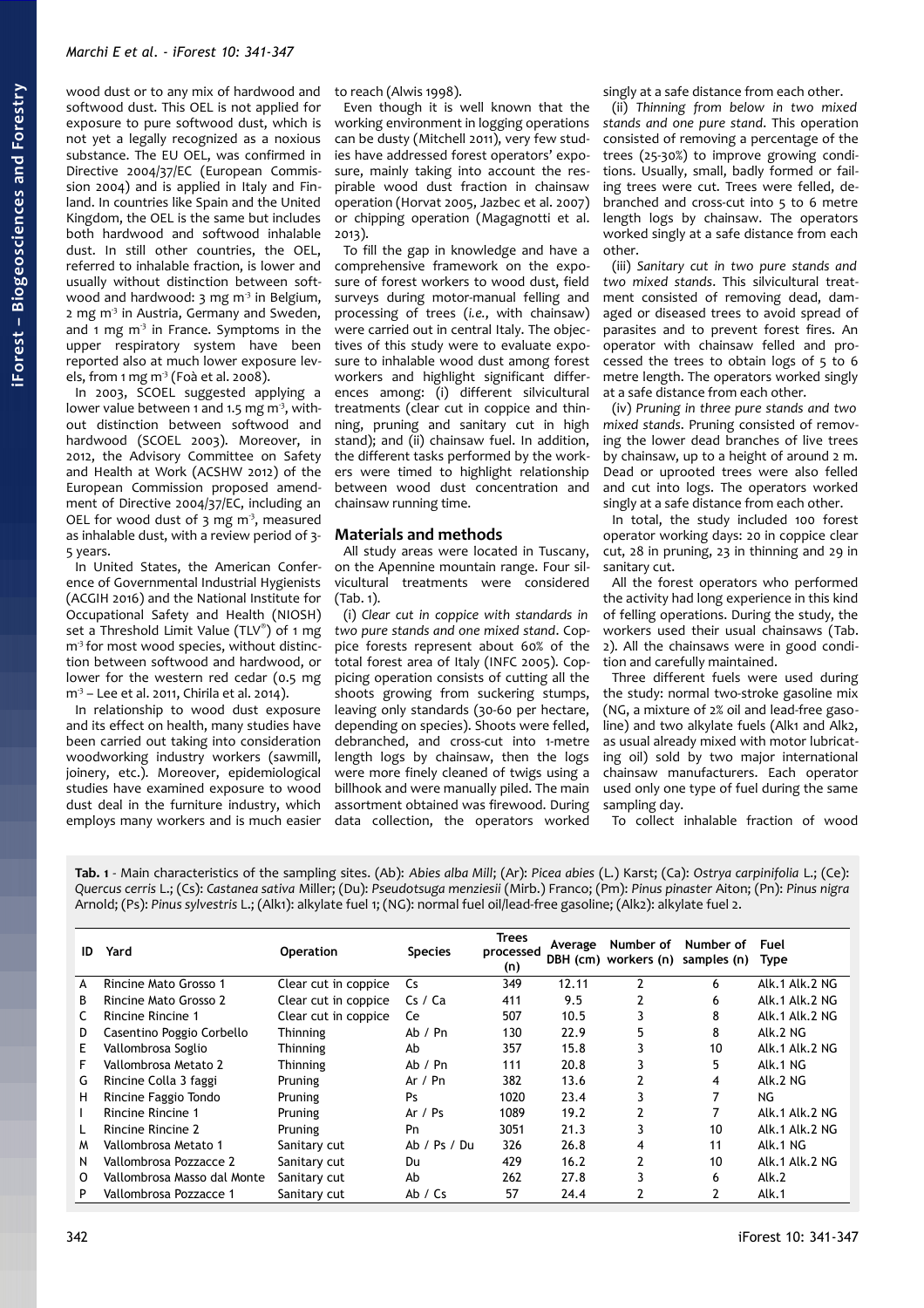dust, during chainsaw operation, each forest workers wore a SKC Button Sampler with binderless fibreglass membrane (Sartorius) of 25 mm in diameter [\(Fig. 1\)](#page-2-1).

The sampler was made of steel with a semi-spherical protective shield with conical micro-holes to avoid aspiration of noninhalable projectile particles (Davies et al. 1999, Harper et al. 2004, Lee et al. 2011). Inclusion of these large particles would bias the sampling because they are too heavy to be inhaled (Kauffer et al. 2010). Furthermore, this multiorificed inlet reduces sensitivity to wind direction and velocity (Kalatoor et al. 1995).

The sampler used for the study was connected by a transparent flexible tubing to a Gilian 5000 portable pump [\(Fig. 1\)](#page-2-1). The SKC Button Sampler operated at a flow rate of  $4$  l min<sup>-1</sup>.

The pump was calibrated at the start of each day of sampling using a flow meter (Gilian Challenger). The pump recorded the total air flow and the duration of the sampling session. The portable pump was attached to the belt on the operator's back, and the sampler was placed at a distance of 10 cm from the operator's face, *i.e.*, at lapel height on the right side of operators' jackets [\(Fig. 1\)](#page-2-1).

Daily dust exposure was then determined by a gravimetric method. Before the tests, filters were conditioned in a climatic cabinet (Activa) set at a temperature of 20  $\pm$  1 °C and moisture of  $48 \pm 2$  % for 24 hours together with three control filters. The filters were then weighed in the laboratory with a precision scale accurate to the microgram (Sartorius ME36S® ) and placed into sealed boxes identified with code numbers. Before starting each test, a filter was carefully placed into the sampler using clean tweezers to avoid contamination. At the end of the tests, filters were removed with tweezers and placed back in their respective coded boxes. These were sent to the laboratory, where used filters were reconditioned for 24 hours in the same climatic cabinet. After conditioning, filters were weighed again with the same scale together with the three control filters conserved in sealed boxes at the laboratory.

Finally, the concentration of wood dust was measured using the following formula  $(ean. 1):$ 

$$
C = \frac{P2 - P1}{V}
$$

where *C* is the wood dust concentration in mg m<sup>3</sup>; *P2* is the weight of the filter after the test in mg; *P1* is the weight of the filter before the test in mg; and *V* is the air volume in m<sup>3</sup>, calculated as (eqn. 2):

$$
V = \frac{T \cdot F}{1000}
$$

where *T* is the duration of the sampling in minutes and *F* is the effective air flow in l  $min<sup>1</sup>$ .

If the average value of the differences in weight of the control filters (weight after –

<span id="page-2-0"></span>**Tab. 2** - Characteristics of the chainsaws used in the study.

|                 | Model         | <b>Engine</b>             | Power<br>(kW/CV) | Max   | Capacity (I)   | Weight             |                |
|-----------------|---------------|---------------------------|------------------|-------|----------------|--------------------|----------------|
| <b>Brand</b>    |               | size<br>$\textsf{(cm}^3)$ |                  | rpm   | Tank<br>volume | Oil tank<br>volume | (empty,<br>kg) |
| Husqvarna XP346 |               | 50.1                      | 2.7/3.7          | 14700 | 0.50           | 0.28               | 5.1            |
| Husgvarna       | XP357         | 56.5                      | 3.2 / 4.3        | 14000 | 0.68           | 0.38               | 5.5            |
| Komatsu         | G3700         | 37.2                      | 1.7/2.3          | 12500 | 0.42           | 0.25               | 4.3            |
| Komatsu         | G5000         | 49.3                      | 2.6 / 3.5        | 13000 | 0.55           | 0.26               | 5.1            |
| Stihl           | <b>MS241C</b> | 42.6                      | 2.2/3.0          | 14000 | 0.39           | 0.24               | 4.7            |



<span id="page-2-1"></span>**Fig. 1** - Personal sampler. SKC Button Sampler on the operator's jacket (left) and Gilian 5000 portable pumps (right).

weight before) was ≠ 0, the average differ- chronometric table with centesimal (1 min ence was added (if <0) or deducted (if >0) = 100 cmin) stopwatches. from wood dust weight.

Each sampling lasted the length of the work shift and ranged between 6 and 8 hours. Sampling data was expressed as a time-weighted average (TWA) over 8 hours.

At each work site, dust monitoring was personally supervised by the researchers, who also checked the proper running of the pumps and the correct position of the devices.

## *Timing of work tasks*

Work time was split into time elements (Bergstrand 1991), recorded separately for every worker involved in these tasks to identify the incidence of chainsaw running time on gross time. We determined the various time elements of the work, with special attention to recording the duration of chainsaws' running and idling time, *i.e.*, potentially producing wood dust. During data analysis time elements were separated into: (i) chainsaw running time, including time for felling, branch removal, crosscutting, stump tidying (if necessary), moving about on site; (ii) other productive time, including time used to perform bill hook or axe tasks, evaluation of plants, moving about on site; (iii) time for transfer, including time for travelling to and from the site, if included in working hours; (iv) preparation time, including time for preparing and putting away tools; and (v) delays (refuelling, maintenance, sharpening, pauses, setbacks and other non-working events).

Working time was recorded using a

#### *Statistical analysis*

The data were entered in a data sheet and analysed using the R open-source software (R Development Core Team, Wien, Austria – [http://www.r-project.org\)](http://www.r-project.org/). Correlations relevant to the aims of the study were sought, *i.e.*, the relationships between the variables measured (chainsaw running time, wood dust), the type of silvicultural treatment and fuel type. Normal distribution of the variables was checked by the Lilliefors test and homoscedasticity (homogeneity of variance) by Levene test. Wood dust exposure data were logarithmically transformed with the base 10 (*i.e.*, for wood dust in operation type and wood dust in fuel type) due to the non-normal distribution. One-way ANOVA was then used to calculate mean square error for Tukey's HSD test. By comparing pairs, this test revealed statistically significant differences between the means.

Chainsaw running time differences in relationship with silvicultural treatment were tested with the Kruskal-Wallis multiple comparison test due to the non-normal distribution of data. For this data, we did not find a satisfying normalization function, so we prefer to apply a non-parametric method.

## **Results**

### *Working time*

[Tab. 3](#page-3-0) summarises the distribution of the working time in the considered phases.

"Chainsaw running time" showed a statis-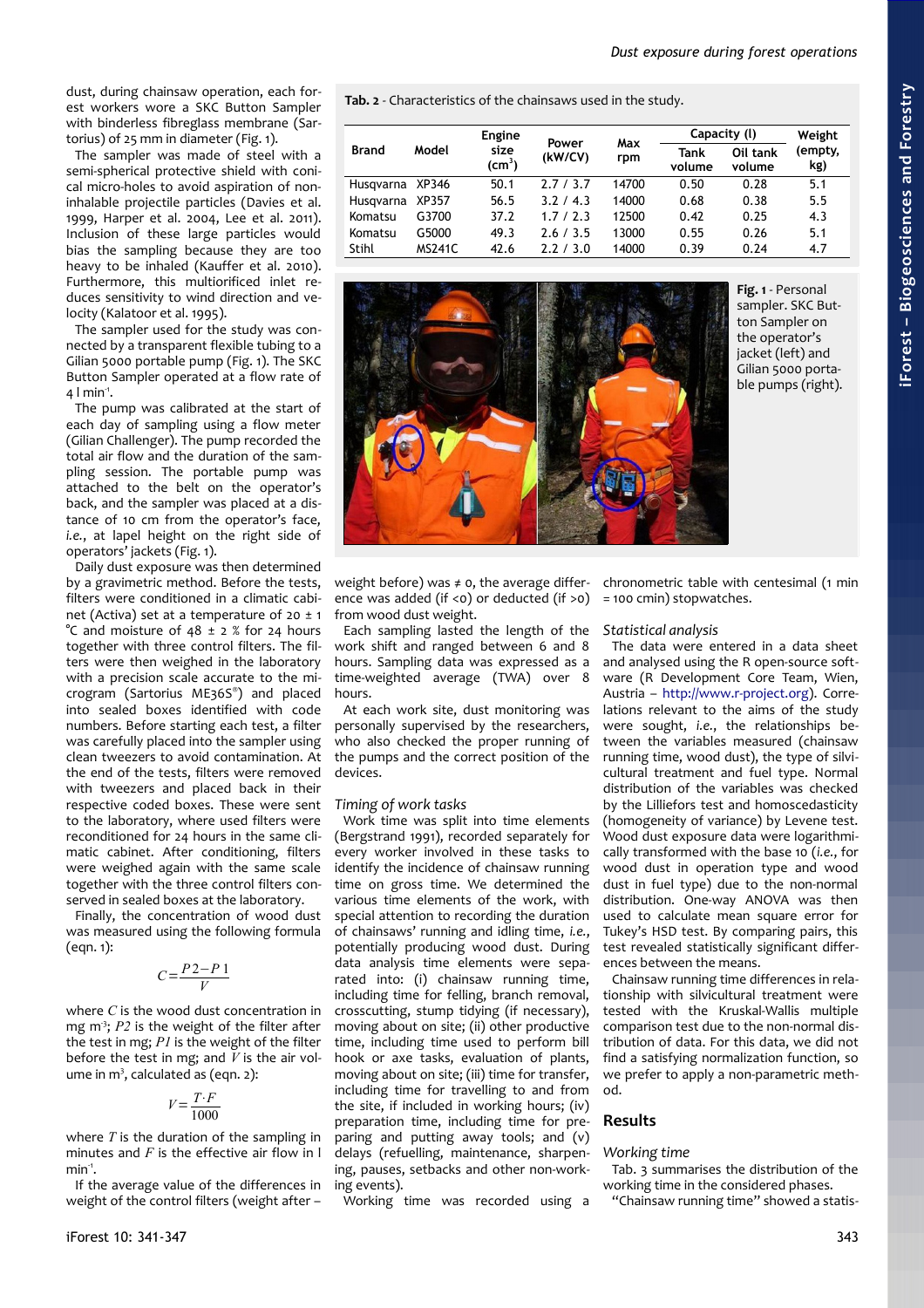<span id="page-3-0"></span>**Tab. 3** - Distribution of working time in the phases considered at the different working sites. (Tran): transfer time; (Prep): prepara tion time.

|    | <b>Operation</b>     |               |               | Chainsaw         | Other productive tasks |                |                        | <b>Total time</b> |                         | Other time |
|----|----------------------|---------------|---------------|------------------|------------------------|----------------|------------------------|-------------------|-------------------------|------------|
| ID |                      | Tran<br>(min) | Prep<br>(min) | running<br>(min) | bill hook<br>(min)     | other<br>(min) | <b>Delays</b><br>(min) | on site<br>(min)  | Chainsaw<br>running (%) | (%)        |
| А  | Clear cut in coppice | 138           | 199           | 875              | 517                    | 6              | 530                    | 2265              | 38.6                    | 61.4       |
| В  |                      | 118           | 376           | 857              | 636                    | 0              | 327                    | 2314              | 37.0                    | 63.0       |
|    |                      | 299           | 300           | 912              | 986                    | 11             | 666                    | 3174              | 28.7                    | 71.3       |
| D  | <b>Thinning</b>      | 256           | 327           | 1070             | 0                      | 18             | 1537                   | 3208              | 33.4                    | 66.7       |
|    |                      | 208           | 498           | 1563             | 0                      | 481            | 831                    | 3581              | 43.7                    | 56.4       |
|    |                      | 0             | 298           | 842              | 0                      | 230            | 529                    | 1899              | 44.3                    | 55.7       |
| G  | Pruning              | 113           | 176           | 900              | $\mathbf{0}$           | 6              | 442                    | 1637              | 55.0                    | 45.0       |
| н  |                      | 420           | 216           | 1209             | 0                      | 0              | 844                    | 2689              | 45.0                    | 55.0       |
|    |                      | 264           | 324           | 1832             | 0                      | 0              | 396                    | 2816              | 65.1                    | 34.9       |
|    |                      | 419           | 372           | 1798             | 0                      | 6              | 1120                   | 3715              | 48.4                    | 51.6       |
| M  | Sanitary cut         |               | 677           | 2140             | $\Omega$               | 646            | 714                    | 4177              | 51.2                    | 48.8       |
| N  |                      | 122           | 755           | 1742             | 0                      | 458            | 946                    | 4023              | 43.3                    | 56.7       |
| 0  |                      | 36            | 301           | 1120             | 0                      | 337            | 589                    | 2383              | 47.0                    | 53.0       |
| P  |                      | 0             | 136           | 343              | 0                      | 124            | 128                    | 731               | 46.9                    | 53.1       |

<span id="page-3-3"></span>**Tab. 4** - Daily average chainsaw running time in relation with the silvicultural treatment. Different letters show significant differences among medians (Kruskal-Wallis test,  $\chi^2$  = 41.7827, df = 3). (SD): standard deviation; (N): number of samples.

| Chainsaw running time | Mean<br>(minutes) | <b>SD</b> | Median           | Min<br>(minutes) | Max<br>(minutes) | N  |
|-----------------------|-------------------|-----------|------------------|------------------|------------------|----|
| Clear cut in coppice  | 181.8             | 35.7      | 171 <sup>a</sup> | 174              | 258              | 20 |
| Thinning              | 267.8             | 53.5      | 741 <sup>b</sup> | 201              | 370              | 23 |
| Pruning               | 270.1             | 41.5      | $259.5^{b}$      | 207              | 357              | 28 |
| Sanitary cut          | 244.7             | 31.9      | 745 <sup>b</sup> | 173              | 310              | 29 |

<span id="page-3-2"></span>**Tab. 5** - Distribution of the wood dust samples in relation with OEL. The EU OEL in Italy is 5 mg  $m^3$ , whereas is 3 and 1 mg  $m^3$  in other countries. The number of samples (N.) under each threshold limit and the percentage relative to the total (%) are shown.

| Wood dust |                      | $\leq$ 1 mg m <sup>-3</sup> |    | $\leq$ 3 mg m <sup>-3</sup> |     | $\leq$ 5 mg m <sup>-3</sup> |     | $> 5$ mg m <sup>-3</sup> |   |
|-----------|----------------------|-----------------------------|----|-----------------------------|-----|-----------------------------|-----|--------------------------|---|
| N         | <b>Operation</b>     | N                           | %  | N                           | %   | N                           | %   | N                        | % |
| 20        | Clear cut in coppice |                             | 5  | 18                          | 90  | 19                          | 95  |                          | 5 |
| 23        | Thinning             | 11                          | 48 | 21                          | 91  | 23                          | 100 |                          | 0 |
| 28        | Pruning              |                             | 25 | 25                          | 89  | 27                          | 96  |                          |   |
| 29.       | Sanitary cut         | 13                          | 45 | 29                          | 100 | 29                          | 100 |                          | 0 |
| 100       | Total                | 32                          | 32 | 93                          | 93  | 98                          | 98  |                          |   |

tically significant difference between clear cut in coppice with standards and the other silvicultural treatments (p < 0.001 – [Tab. 4\)](#page-3-3). In particular, coppicing with standards showed the lower chainsaw running time, while no difference was recorded among the treatments performed in high forest stands. This was expected because coppicing involves many tasks, that do not involve chainsaw use.

The highest value was recorded in pruning [\(Tab. 4\)](#page-3-3), since conifer pruning does not involve any particular assessment of plants or use of other tools, as in felling, and the chainsaw is used continuously for longer periods.

A higher standard deviation suggests that the chainsaw running time during thinning varied more than during the other silvicultural treatments.

<span id="page-3-1"></span>**Tab. 6** - Average values of wood dust exposure (± standard error) in relation with the silvicultural treatment. Different letters indicate significant differences between treatments (data not  $log_{10}$  transformed).

| <b>Operation</b>     | Mean wood<br>dust (mg $m^{-3}$ ) | Geometric<br>mean<br>$(mg m-3)$ | <b>Samples</b><br>(N) | Min.<br>$(mg m^{-3})$ | Max.<br>$(mq m-3)$ |
|----------------------|----------------------------------|---------------------------------|-----------------------|-----------------------|--------------------|
| Clear cut in coppice | $2.14 \pm 0.22$ <sup>a</sup>     | 1.98                            | 20                    | 0.95                  | 5.58               |
| Thinning             | $1.27 \pm 0.20^{\circ}$          | 0.99                            | 23                    | 0.38                  | 3.59               |
| Pruning              | $1.75 \pm 0.18$ <sup>ab</sup>    | 1.36                            | 28                    | 0.11                  | 5.40               |
| Sanitary cut         | $1.20 \pm 0.18^{\text{ b}}$      | 1.07                            | 29                    | 0.31                  | 2.58               |

## *Wood dust*

### **Wood dust response to type of silvicultural treatment**

[Tab. 5](#page-3-2) shows that only 2 samples (2%) exceeded the European OEL  $(5 \text{ mg } \text{m}^3)$ . One of these samples (1%) was recorded in pruning, which is a typical treatment for conifers only, *i.e.*, softwood dust that at present is not included in the OEL. [Tab. 5](#page-3-2) also shows the exceedances for the lower limits applied in some other European countries and the United States: less than 10% exceeded the limit of  $3 \text{ mg m}^3$ , and more than 50% exceeded 1 mg m<sup>3</sup>.

The mean exposure to wood dust during coppicing was significantly higher than during thinning and sanitary cut, while pruning did not show statistical differences with the other treatments  $(p = 0.002 - Tab. 6)$  $(p = 0.002 - Tab. 6)$ .

## **Wood dust response to type of chainsaw fuel**

To check whether the type of fuel used in the chainsaw affected the wood dust exposure, a one-way ANOVA was performed. The analysis did not show any statistical differences among the types of fuel used  $(p = 0.253 - data not shown)$ . However, the normal fuel showed slightly higher values of mean wood dust concentration. This was probably due to the presence of unburned particles of gasoline or lubricant during combustion.

## **Discussion**

Very few studies have tried to determine the exposure of forest operators to wood dust (Horvat 2005, Jazbec et al. 2007, Magagnotti et al. 2013), probably because of the relatively small population and the difficulty of organizing field tests in the forest (Foà et al. 2008).

The results of our study provide important indications about the exposure of forest workers to wood dust during motormanual felling. The values of wood dust were considerably below the EU OEL in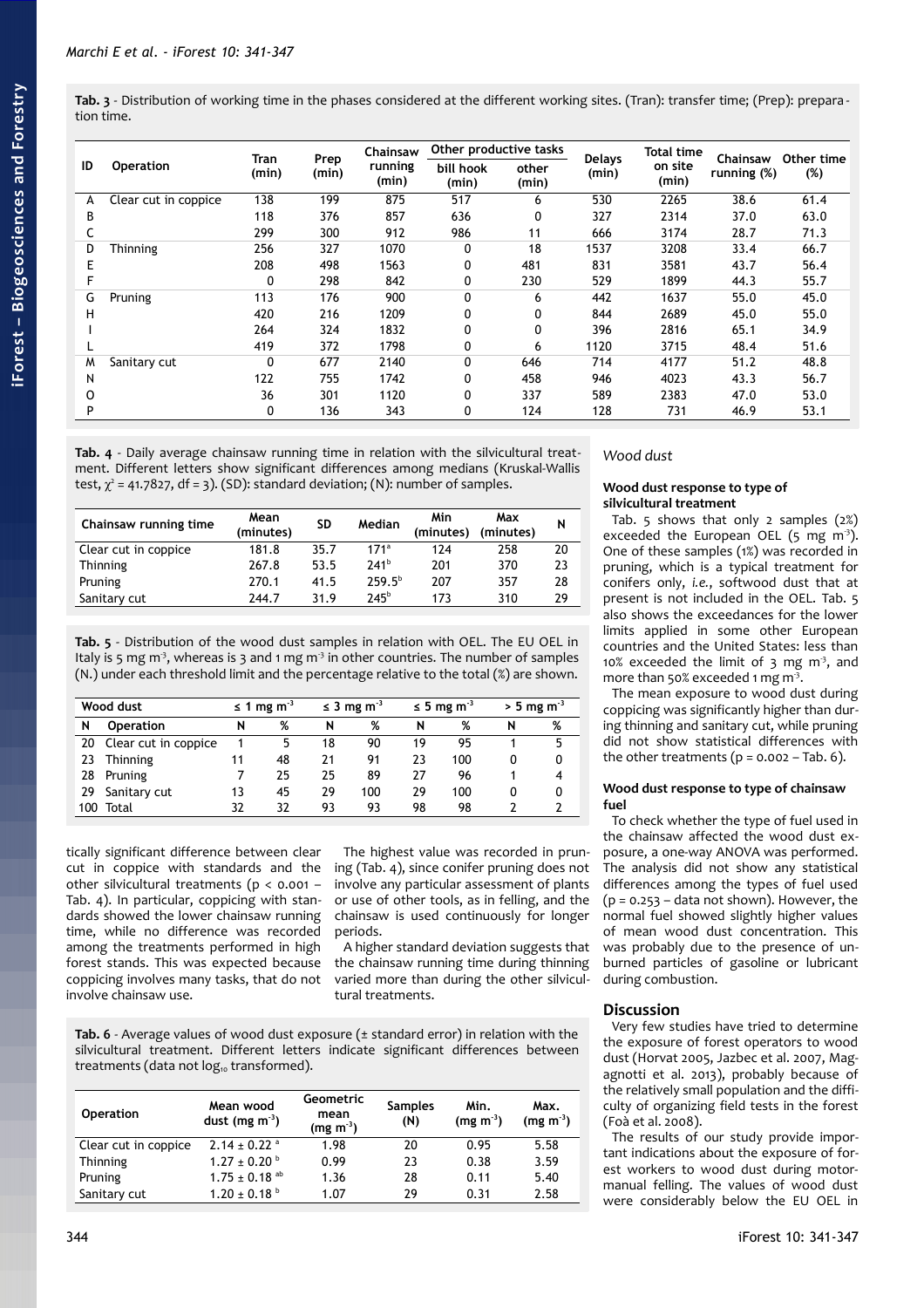98% of cases. The means were about 1.5 mg  $m<sup>3</sup>$  for all operations except coppicing, which showed a mean value significantly higher. In detail, clear cut in coppice showed the highest average exposure to wood dust, and one sample exceeded the EU OEL of 5 mg  $m<sup>3</sup>$ . Moreover, 10% of the data recorded were higher than  $3 \text{ mg m}^3$ , and only 5% of the data recorded were lower than 1 mg  $m^3$  [\(Tab. 3,](#page-3-0) [Tab. 4,](#page-3-3) [Tab. 6\)](#page-3-1). These results contrast with the chainsaw running time recorded in clear cut in coppice, which was significantly lower than in the other silvicultural treatment, thus suggesting a lower wood dust exposure.

In pruning operation, one sample exceeded the EU OEL, 11% of the data recorded were higher than  $3 \text{ mg m}^3$ , and only 25% of the recorded data were lower than 1 mg m<sup>3</sup>. Moreover, if we consider the OEL applied in other countries, which are usually lower than the EU OEL, the recorded exposures highlighted critical situations. The results recorded in clear cut in coppice and in pruning may be explained by these facts: (i) In coppicing mainly hardwood species are cut, and this may cause a higher production of wood dust compared with softwood cutting (IARC 1995, Puntarić et al. 2005); and (ii) in coppicing and pruning, it is quite common for the operator to have his/her face very close to the cutting area when the bottom of the guide bar is used for cutting. When using the bottom of the guide bar, the chain is running towards the operator, throwing shavings and dust against him/her, thus increasing exposure to wood dust. Further studies are required to support this hypothesis and explain why in coppicing and pruning higher wood dust exposure was recorded.

The lower average wood dust exposure was recorded in sanitary cut, for which all the samples showed values lower than 3 mg  $m^3$  [\(Tab. 5\)](#page-3-2). These results were likely affected by the wood condition, frequently decayed (*i.e.*, lower cutting area because of heart rot) and/or extremely wet (*i.e.*, because of wetwood), which reduced the amount of dust production during cutting.

About half the data recorded in thinning were lower than 1 mg  $m<sup>3</sup>$ , and about 9% of the samples were included in the range 3 to 5 mg m<sup>3</sup>. The better conditions in terms of wood dust exposure were likely due to the type of wood that was easily cut by the chain teeth with a lower production of fine particles. However, further and specific studies are required to highlight the effect of the plant species on the production of wood dust in chainsaw cutting.

The type of fuel did not affect the cutting performance and the exposure of forest workers to wood dust.

The other few studies on wood dust exposure of forest workers during chainsaw operations were carried out in Croatia (Horvat 2005, Jazbec et al. 2007). However, respirable and not inhalable wood dust data were recorded during these studies, and thus the results are not comparable with the results of our study. Horvat et al. (Horvat 2005, Jazbec et al. 2007) recorded values lower than 1 mg  $m<sup>3</sup>$  for respirable dust both in fir wood and in oak wood cutting and processing operation with chainsaws. In Croatia, according to the proposal of the Regulatory Act on maximum permissible concentrations (MPC) of hazardous substances in the working atmospheres and biological limit values (BLV), maximum permissible concentration of wood dust of hardwood species (beech and oak) at the workplace is 1 mg  $m<sup>3</sup>$  for respirable particles and 3 mg  $m<sup>3</sup>$  for total dust.

## **Conclusion**

According to our findings, the exposure of forest workers to wood dust was usually lower than the EU OEL, even though 2 samples exceeded that standard. Nevertheless, the average values recorded were close or higher than the OEL applied in some countries (e.g., 2 mg m<sup>3</sup> in Austria, Germany and Sweden, 1 mg m<sup>3</sup> in France), and higher or included in the exposure range values suggested for the future by the SCOEL (1–1.5 mg m $\overline{3}$ ).

However, in considering our results, it is important to highlight that at present, the OEL are set on the basis of studies of the woodworking industry. This means that the EU and national laws are at present designed to be effective in an industrial environment and they are probably not suitable for evaluating forest operation in the field, where additional variables affecting dust exposure and its effects on workers' health are not yet defined and assessed. A constructive criticism of the current risk assessment and OEL, designed for an industrial environment, is that they are based on labour carried on for 8 hours a day and around 200 days a year. It should be recalled that the average exposure to wood dust of forest workers is usually lower (<100 days per year) and that their overall working-life exposure is different from that of woodworking industry workers.

Specific epidemiological studies on forest operators should be developed in different countries to examine the relationship between chainsaw operations (*i.e.*, wood dust exposure) and cancer (*e.g.*, nasal cavity and paranasal sinuses cancers) or other occupational diseases.

The first results provided by this study represent a broad and valid database on exposure of chainsaw workers to wood dust. However, further studies are strongly recommended. Future developments on this topic should be: (i) to verify whether the highest values are significant and representative of a particular type of work or species under cutting, or whether they can be ignored; (ii) to investigate if different types of use of chainsaws may affect wood dust exposure (*e.g.*, reducing as much as possible the use of the bottom of the guide bar); and (iii) to review the law to

ensure well designed and prudent analysis of real working conditions in forests.

#### **Acknowledgements**

During the preparation of this paper, our colleague and friend Gianfranco Sciarra passed away. Gianfranco was a researcher who passionately addressed different aspects and issues of industrial hygiene. This paper is dedicated to his memory.

This study was carried out within the project promoted by the Tuscany Region in 2011 as a new research project on the evaluation of forest operators' hardwood dust exposure in chainsaw cutting operation using a standardized survey methodology. The authors would like to thank the Tuscany Region, the Territorial Office for Biodiversity of Vallombrosa (Corpo Forestale dello Stato), the Union of Municipalities of Casentino and of Valdarno/Valdisieve for their assistance in providing forest sites, forest operators and equipment and tools used in the field operations.

Individual contributions of authors to the manuscript: EM conceived the study and checked the final version of the manuscript; FN carried out the field measurements and draft the manuscript, MC carried out the field measurements; AL carried out the field measurements and performed the statistical analysis; CF performed the statistical analysis; GS carried out the laboratory analysis; FF carried out the field measurements.

This study was funded by the Tuscan Regional Administration.

#### **References**

- ACGIH (2016). TLVs® and BEI® . Product ID: 0116. American Conference of Governmental Industrial Hygenists (ACGIH) Publication, Cincinnati, USA, pp. 272.
- ACSHW (2012). Opinion on the approach and content of an envisaged proposal by the Commission on the amendment of Directive 2004/37/EC on Carcinogens and Mutagens at the workplace. The Advisory Committee on Safety and Health at Work, Opinion Document, European Commission Employment, Social Affairs and Inclusion DG, Brussels, Belgium, pp. 14. [online] URL: [https://www.etui.org/conten](https://www.etui.org/content/download/8265/78905/file/ACSH+CMD+Opinion_Adopted+05+12+2012.pdf) [t/download/8265/78905/](https://www.etui.org/content/download/8265/78905/file/ACSH+CMD+Opinion_Adopted+05+12+2012.pdf)
- Albizu-Urionabarrenetxea P, Tolosana-Esteban E, Roman-Jordan E (2013). Safety and health in forest harvesting operations. Diagnosis and preventive actions. A review. Forest Systems 3: 392-400. - doi: [10.5424/fs/2013223-02714](http://dx.doi.org/10.5424/fs/2013223-02714)
- Alwis KU (1998). Occupational exposure to wood dust. PhD Thesis, Department of Public Health and Community Medicine, Faculty of Medicine, University of Sydney, New South Wales, Australia, pp. 291.
- Bell JL (2002). Changes in logging injury rates associated with use of feller-bunchers in West Virginia. Journal of Safety Research 4: 463-471. doi: [10.1016/S0022-4375\(02\)00048-8](http://dx.doi.org/10.1016/S0022-4375(02)00048-8)
- Bergstrand KG (1991). Planning and analysis of forestry operations studies. Skogsarbeten Forest Operations Institute of Sweden. Bulletin 17, Stockholm, Sweden, pp. 63.

**iForest –**

**Bio geoscie**

**nces a nd Forestry**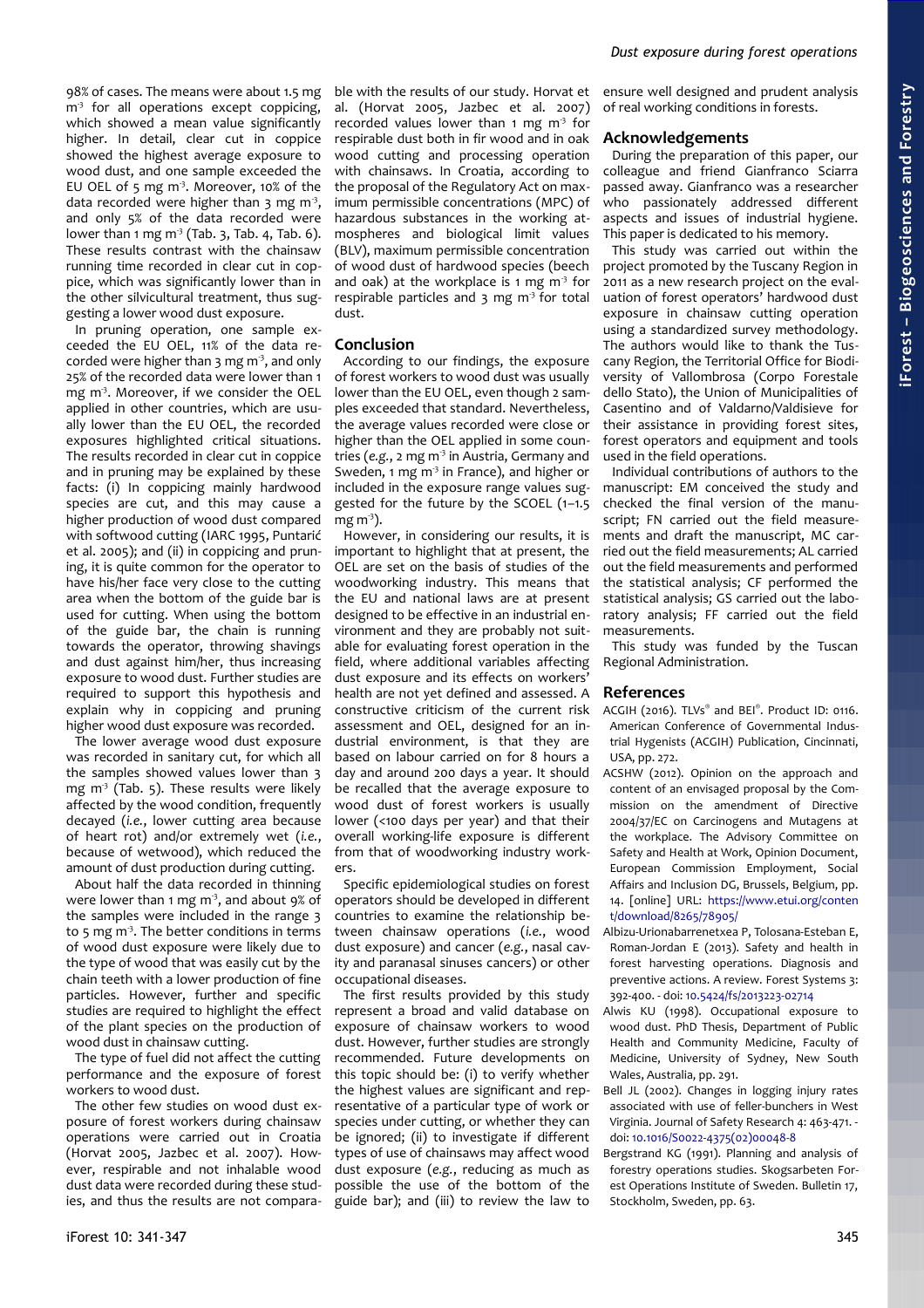Caliskan E (2012). Productivity and cost analysis of manual felling and skidding in oriental spruce (*Picea orientalis* L.) forests. Annals of Forest Research 2: 297-308.

Chirila MM, Sarkisian K, Andrew ME, Kwon CW, Rando RJ, Harper M (2014). A comparison of two laboratories for the measurement of wood dust using button sampler and diffuse reflection infrared fourier-transform spectroscopy (DRIFTS). Annals of Occupational Hygiene 3: 1- 11. - doi: [10.1093/annhyg/meu096](http://dx.doi.org/10.1093/annhyg/meu096)

Davies HW, Teschke K, Demers P (1999). A field comparison of inhalable and thoracic size selective sampling techniques. The Annals of occupational hygiene 6: 381-92. - doi: [10.1093/ann](http://dx.doi.org/10.1093/annhyg/43.6.381) [hyg/43.6.381](http://dx.doi.org/10.1093/annhyg/43.6.381)

- European Commission (1999). Council Directive 1999/38/EC of 29 April 1999 amending for the second time Directive 90/394/EEC on the protection of workers from the risk related to exposure to carcinogens at work and extending it to mutagens. Official Journal of European Communities 138: 66-69.
- European Commission (2004). Council Directive 2004/37/EC of 29 April 2004 on the protection of workers from the risks related to exposure to carcinogens or mutagens at work. Sixth individual Directive within the meaning of Article 16 (1) of Council Directive 89/391/EEC. Official Journal of European Communities 229: 23-30.
- Foà V, Cila PE, Martinotti I, Bertazzi PA (2008). Esposizione a polveri di legno: la valutazione delle SCOEL (Scientific Committee on Occupational Exposure Limits). [Wood dust exposure: the SCOEL evaluation]. In: Proceedings of the Meeting "Polveri di legno: salute e sicurezza" [Wood dust: health and safety] (CIMAL ed). Milan (Italy) 16 May 2008, pp. 978-988. [in Italian]
- Glindmeyer HW, Rando RJ, Lefante JJ, Freyder L, Brisolara JA, Jones RN (2008). Longitudinal respiratory health study of the wood processing industry. American Journal of Industrial Medicine 51: 595-609. - doi: [10.1002/ajim.20594](http://dx.doi.org/10.1002/ajim.20594)
- Harper M, Akbar MZ, Andrew ME (2004). Comparison of wood-dust aerosol size-distributions collected by air samplers. Journal of Environmental Monitoring 1: 18-22. - doi: [10.1039/b312](http://dx.doi.org/10.1039/b312883k) [883k](http://dx.doi.org/10.1039/b312883k)
- Hausen BM (1981). Wood injurious to human health: a manual. Walter de Gruyter ed., Berlin, Germany, pp. 189.
- Hessel P, Herbert F, Melenka LS, Yoshida K, Michaelchuk D, Nakaza M (1995). Lung health in sawmill workers exposed to pine and spruce. Chest 108 (3): 642-646. - doi: [10.1378/chest.109.](http://dx.doi.org/10.1378/chest.109.5.1409-a) [5.1409-a](http://dx.doi.org/10.1378/chest.109.5.1409-a)
- Holness DL, Sass-Kortsak AM, Pilger CW, Nethercott JR (1985). Respiratory function and exposure-effect relationships in wood dust-exposed and control workers. Journal of Occupational and Environmental Medicine 7: 501-506.
- Horvat D (2005). Research of fir-wood dust concentration in the working environment of cutters. Croatian Journal of Forest Engineering 2: 85-90.
- IARC (1995). IARC monographs on the evaluation of carcinogenic risks to human. Wood dust and formaldehyde. IARC Press, Lyon, France, pp. 35-216.

ILO (1983). Woods. Encyclopaedia of Occupa-

tional Health and Safety. International Labour Organization, Geneva, Switzerland, pp. 2308- 2316.

INFC (2005). Inventario Nazionale delle Foreste e dei Serbatoi Forestali di Carbonio [National Inventory of Forests and Carbon pools]. Web Site. [in Italian] [online] URL: [http://www.sian.](http://www.sian.it/inventarioforestale/jsp/01tabelle_superficie.jsp) it/inventarioforestale/jsp/o1tabelle\_superficie.js [p](http://www.sian.it/inventarioforestale/jsp/01tabelle_superficie.jsp)

Innocenti A (2008). Effetti sulla salute delle polveri di legno: la funzione respiratoria [Health effects of wood dust: the respiratory function]. In: Proceedings of the Meeting "Polveri di legno: salute e sicurezza" [Wood dust: health and safety] (CIMAL ed). Milan (Italy) 16 May 2008, pp. 27-35. [in Italian]

Innocenti A, Del Monaco S (1980). Patologia dovuta a polveri di legno. Contributi scientificopratici per una migliore conoscenza del legno n. 27 [Disease due to wood dust. Scientific practical contributions to a better understanding of wood n. 27]. CNR Istituto del Legno, Florence, Italy, pp. 64. [in Italian]

ISO (1995). 7708 - Air quality - Particle size fraction definitions for health-related sampling. International Organization for Standarization, Geneva, Switzerland, pp. 9.

- Jazbec A, Zečić Z, Horvat D, Šušnjar M, Cavlović A O (2007). Tree cutters' exposure to oakwood dust - a case study in Croatia. Die Bodenkultur 4: 59-65.
- Kalatoor S, Grinshpun SA, Willeke K, Baron P (1995). New aerosol sampler with low wind sensitivity and good filter collection uniformity. Atmospheric Environment 10: 1105-1112. - doi: [10.1016/1352-2310\(95\)00044-Y](http://dx.doi.org/10.1016/1352-2310(95)00044-Y)

Kauffer E, Wrobel R, Gorner P, Rott C, Grzebyk M, Simon X, Witschger O (2010). Site Comparison of Selected Aerosol Samplers in the Wood Industry. Annals of Occupational Hygiene 2: 188-203. - doi: [10.1093/annhyg/mep078](http://dx.doi.org/10.1093/annhyg/mep078)

Klein RG, Schmezer P, Amelung F, Schroeder HG, Woeste W, Wolf J (2001). Carcinogenicity assays of wood dust and wood additives in rats exposed by long-term inhalation. International Archives of Occupational and Environmental Health 2: 109-118. - doi: [10.1007/s004200000199](http://dx.doi.org/10.1007/s004200000199) Kubel H, Weiflmann G (1988). Untersuchungen zur Cancerogenit it von Holzstaub [Studies on the Carcinogenicity od wood dust]. Holz als Roh und Werkstoff 46: 215-20. - doi: [10.1007/](http://dx.doi.org/10.1007/BF02608116) [BF02608116](http://dx.doi.org/10.1007/BF02608116)

- Lee T, Harper M, Slaven JE, Lee K, Rando RJ, Maples EH (2011). Wood dust sampling: field evaluation of personal samplers when large particles are present. Annals of Occupational Hygiene 2: 180-191. - doi: [10.1093/annhyg/meq0](http://dx.doi.org/10.1093/annhyg/meq075) [75](http://dx.doi.org/10.1093/annhyg/meq075)
- Li D, Yuan L, Yi S, Jiang Z (1990). Effects of wood dust exposure on respiratory health: Cross-sectional study among farmers exposed to wood dust. American Journal of Industrial Medicine 1: 84-85. - doi: [10.1002/ajim.4700170123](http://dx.doi.org/10.1002/ajim.4700170123)

Lindroos O, Burström L (2010). Accident rates and types among self-employed private forest owners. Accident Analysis and Prevention 6: 1729-1735. - doi: [10.1016/j.aap.2010.04.013](http://dx.doi.org/10.1016/j.aap.2010.04.013)

Liou SH, Cheng SY, Lai FM, Yang JL (1996). Respiratory symptoms and pulmonary function in mill workers exposed to wood dust. American Journal of Industrial Medicine 3: 293-299. - doi:

## [10.1002/\(SICI\)1097-0274](http://dx.doi.org/10.1002/(SICI)1097-0274)

Magagnotti N, Nannicini C, Sciarra G, Spinelli R, Volpi D (2013). Determining the exposure of chipper operators to inhalable wood dust. The Annals of Occupational Hygiene 6: 784-792. doi: [10.1093/annhyg/mes112](http://dx.doi.org/10.1093/annhyg/mes112)

Malo J, Cartier A, Desjardins A, Weyer RV, Vandenplas O (1995). Occupational asthma caused by oak wood dust. Chest 3: 856-858. - doi: [10.1378/chest.108.3.856](http://dx.doi.org/10.1378/chest.108.3.856)

- Mitchell D (2011). Air quality on biomass harvesting operations. In: Proceedings of the "34<sup>th</sup> Council on Forest Engineering annual meeting", Quebec City (Quebec, Canada) 12-15 Jun 2011, pp. 9. [online] URL: [http://www.srs.fs.](http://www.srs.fs.usda.gov/pubs/ja/2011/ja_2011_mitchell_001.pdf) [usda.gov/pubs/ja/2011/ja\\_2011\\_mitchell\\_001.pdf](http://www.srs.fs.usda.gov/pubs/ja/2011/ja_2011_mitchell_001.pdf)
- Montorselli NB, Lombardini C, Magagnotti N, Marchi E, Neri F, Picchi G, Spinelli R (2010). Relating safety, productivity and company type for motor-manual logging operations in the Italian Alps. Accident Analysis and Prevention 6: 2013-2017. - doi: [10.1016/j.aap.2010.06.011](http://dx.doi.org/10.1016/j.aap.2010.06.011)
- Neitzel R, Yost M (2002). Task-based assessment of occupational vibration and noise exposures in forestry workers. AIHA Journal 5: 617-627. doi: [10.1080/15428110208984748](http://dx.doi.org/10.1080/15428110208984748)
- Picchio R, Blasi S, Sirna A (2010). Survey on mechanization and safety evolution in forest works in Italy. In: Proceedings of the "International Conference Ragusa SHWA2010". Ragusa (Italy) 16-18 Sep 2010. University of Catania, Catania, Italy, pp. 173-180.
- Pisaniello DL, Connell KE, Muriale L (1991). Wood dust exposure during furniture manufacture, results from an Australian survey and considerations for threshold limit value development. American Industrial Hygiene Association Journal 11: 485-492. - doi: [10.1080/1529866919136](http://dx.doi.org/10.1080/15298669191365090) [5090](http://dx.doi.org/10.1080/15298669191365090)
- Pisati G, Cirla AM, Zedda S (1982). Asma allergologico da esposizione professionale a polveri di legno non esotico (Faggio). Considerazioni di un caso clinico [Asthma allergy from occupational exposure to non- exotic wood dust (beech). Considerations of a clinical case]. In: Proceedings of the Conference "Infortuni e malattie professionali nel settore del legno e del mobile" [Occupational accidents and diseases in the wood industry and furniture industry]. OECE, Siena, (Italy), pp. 472-478.
- Puntarić D, Kos A, Šmit Z, Zečić Z, Šega K, Beljo-Lučić R, Dubravko H, Bošnir J (2005). Wood dust exposure in wood industry and forestry. Collegium antropologicum 29: 207-211
- SCOEL (2003). Recommendation from the scientific committee on occupational exposure limits: risk assessment for wood dust (SCOEL/ SUM/102). European Commission on Occupational Exposure Limits for Chemicals in the Workplace, Bruxelles, Belgium, pp. 36, [online] URL: [http://ec.europa.eu/social/BlobServlet?](http://ec.europa.eu/social/BlobServlet?docId=3876&langId=en) [docId=3876&langId=en](http://ec.europa.eu/social/BlobServlet?docId=3876&langId=en)
- Senear FE (1933). Dermatitis due to woods. Journal of American Medicine Association 101: 1527- 1532. - doi: [10.1001/jama.1933.02740450001001](http://dx.doi.org/10.1001/jama.1933.02740450001001)
- Shamssain MH (1992). Pulmonary function and symptoms in workers exposed to wood dust. Thorax 2: 84-87. - doi: [10.1136/thx.47.2.84](http://dx.doi.org/10.1136/thx.47.2.84)

Spinelli R, Magagnotti N, Nati C (2009). Options for the mechanized processing of hardwood trees in Mediterranean forests. International